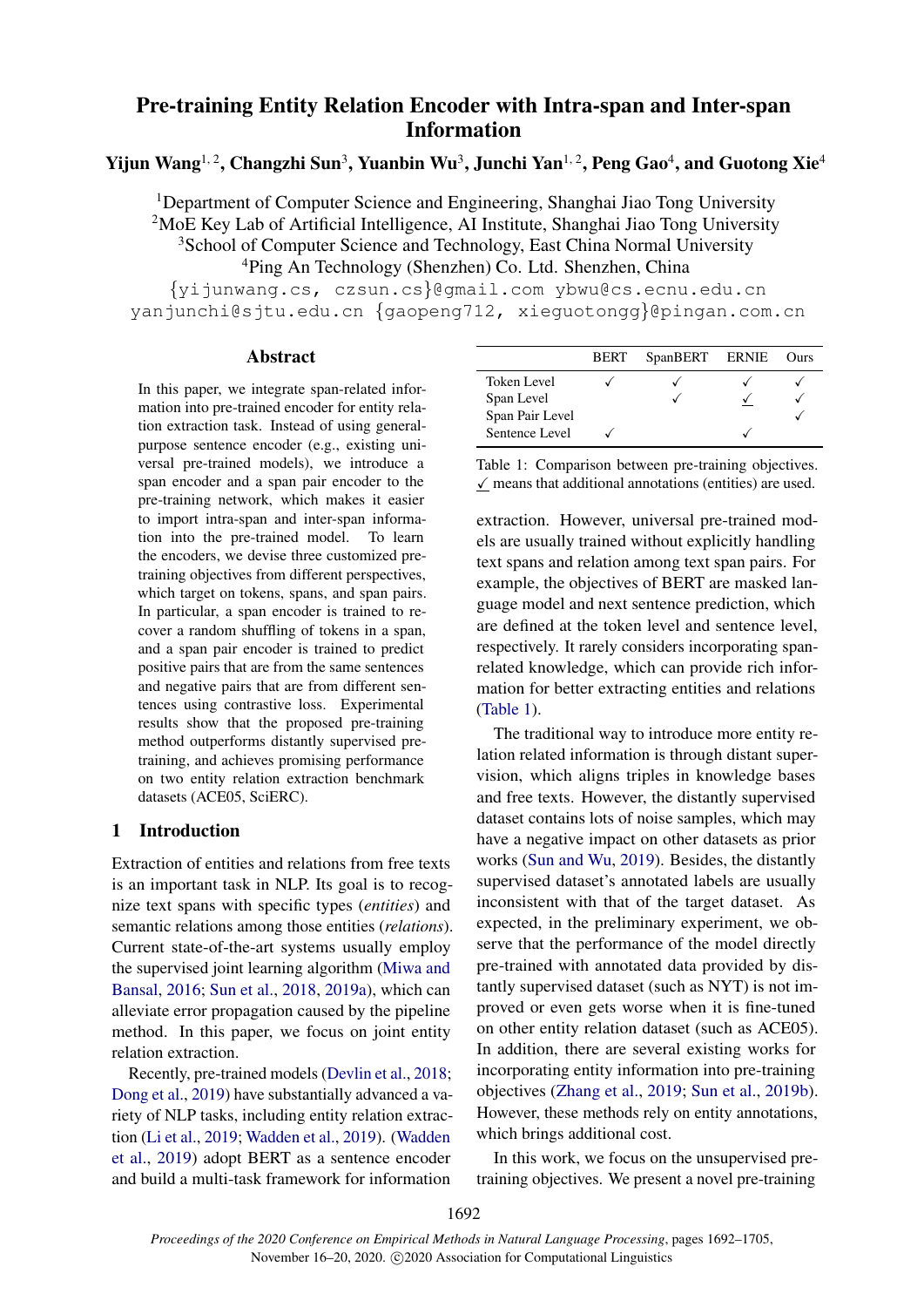network architecture customized for entity relation extraction. In addition to the default sentence encoder in existing pre-trained models (e.g., the Transformer encoder of BERT), we also pre-train *a span encoder* and *a span pair encoder*. To learn the two encoders, we propose three pre-training objectives corresponding to three levels: token boundary objective (token level), span permutation objective (span level), and contrastive span pair objective (span pair level). Token boundary objective can help to enhance the representation of the first subtoken of each token. Span encoder is trained by recovering the correct order of span tokens from its random shufflings. Span pair encoder is trained by the contrastive loss. Specifically, the predictions are made discriminatively with a sampledsoftmax that contrasts positive pairs against negative pairs. Positive pairs are from the same sentences, while negative pairs are from different sentences. These three objectives share parameters and will be trained jointly.

A closely related work to span level pre-training objective is SpanBERT [\(Joshi et al.,](#page-8-3) [2020\)](#page-8-3), which adopts the span boundary objective to incorporate the span information. Different from [\(Joshi et al.,](#page-8-3) [2020\)](#page-8-3), we introduce not only a new objective at the span level but also a new objective at the span pair level [\(Table 1\)](#page-0-0). Inspired by the recently proposed InfoWord [\(Kong et al.,](#page-8-4) [2019\)](#page-8-4), we use the contrastive loss to learn a better span pair representation. To utilize a large set of negative pairs without requiring large training batches, we extend the MoCo [\(He et al.,](#page-8-5) [2019\)](#page-8-5) framework to the proposed span pair objective. In summary, our main contributions are in the following  $\frac{1}{2}$  $\frac{1}{2}$  $\frac{1}{2}$ :

• We introduce a span encoder and a span pair encoder to incorporate intra-span and inter-span information in the pre-training network architecture, which is ignored in universal pre-trained models.

• We devise three novel objectives, token boundary objective, span permutation objective, and contrastive span pair objective, to learn the better encoders.

• The experimental results demonstrate that the proposed method not only exceeds the strong BERT baseline in entity relation extraction task but also achieves significant improvements (3% absolute) on the ACE05 dataset, and is comparable with the state-of-the-art on the SciERC dataset.

## 2 Background of Contrastive Learning

InfoNCE Contrastive learning is a framework that builds representations by learning to encode what makes two things similar or dissimilar  $2$ . Recently, [\(He et al.,](#page-8-5) [2019\)](#page-8-5) regrad contrastive learning as a *dictionary look-up* task. An effective contrastive loss function, called InfoNCE [\(Oord et al.,](#page-9-7) [2018\)](#page-9-7), is as follows. Formally, for any data point X, to learn a query encoder  $f_a$  and a key encoder  $f_k$ (the two encoders can be different, partially shared, or identical, we adopt two identical encoders), InfoNCE is to minimize the following loss function  $3$ 

$$
-\mathop{\mathbb{E}}_{X,X^{+}}[f_{q}(X)\cdot f_{k}(X^{+})-\log Z]
$$

$$
Z = \exp(f_{q}(X)\cdot f_{k}(X^{+})) + \sum_{X^{-}} \exp(f_{q}(X)\cdot f_{k}(X^{-}))
$$

where X is a query sample and  $\{X^+, X^-\}$  are key samples.  $X^+$  is a similar key to query X and  $X^$ is presumably dissimilar to X. Thus,  $X, X^+, X^$ are referred to as *anchor*, *positive*, *negative* respectively in the parlance of contrastive learning.

Momentum Contrast (MoCo) Contrastive learning tends to work better with more negative examples, since presumably negative examples can decide the quality of the underlying representations learned. In the usual formulation of contrastive learning, the gradients flow back through both the query encoder and the key encoder, which means that the number of negative samples is restricted to the mini-batch size. Thus, the MoCo framework [\(He et al.,](#page-8-5) [2019\)](#page-8-5) is devised to process a large set of negative samples without requiring large training batches. Specifically, Instead of updating the key encoder with gradients back-propagation, MoCo periodically updates the key encoder using a momentum update:

$$
\theta_k = m\theta_k + (1 - m)\theta_q
$$

Here,  $\theta_k$  denotes the parameters of the key encoder (also called momentum encoder), and  $\theta_{q}$ denotes the parameters of the query encoder [\(Fig](#page-2-0)[ure 1\)](#page-2-0).  $m \in [0, 1)$  is a momentum coefficient (e.g.,

<span id="page-1-0"></span><sup>&</sup>lt;sup>1</sup> Source code and pre-trained models are available at [https:](https://github.com/Receiling/PSPE) [//github.com/Receiling/PSPE.](https://github.com/Receiling/PSPE)

<span id="page-1-1"></span><sup>&</sup>lt;sup>2</sup>For more theoretical understanding, please refer to [\(Arora](#page-8-6) [et al.,](#page-8-6) [2019\)](#page-8-6).

<span id="page-1-2"></span><sup>&</sup>lt;sup>3</sup>Minimizing the InfoNCE loss maximizes a lower bound on the mutual information between  $f_q(X)$  and  $f_k(X^+)$  [\(Kong](#page-8-4) [et al.,](#page-8-4) [2019\)](#page-8-4).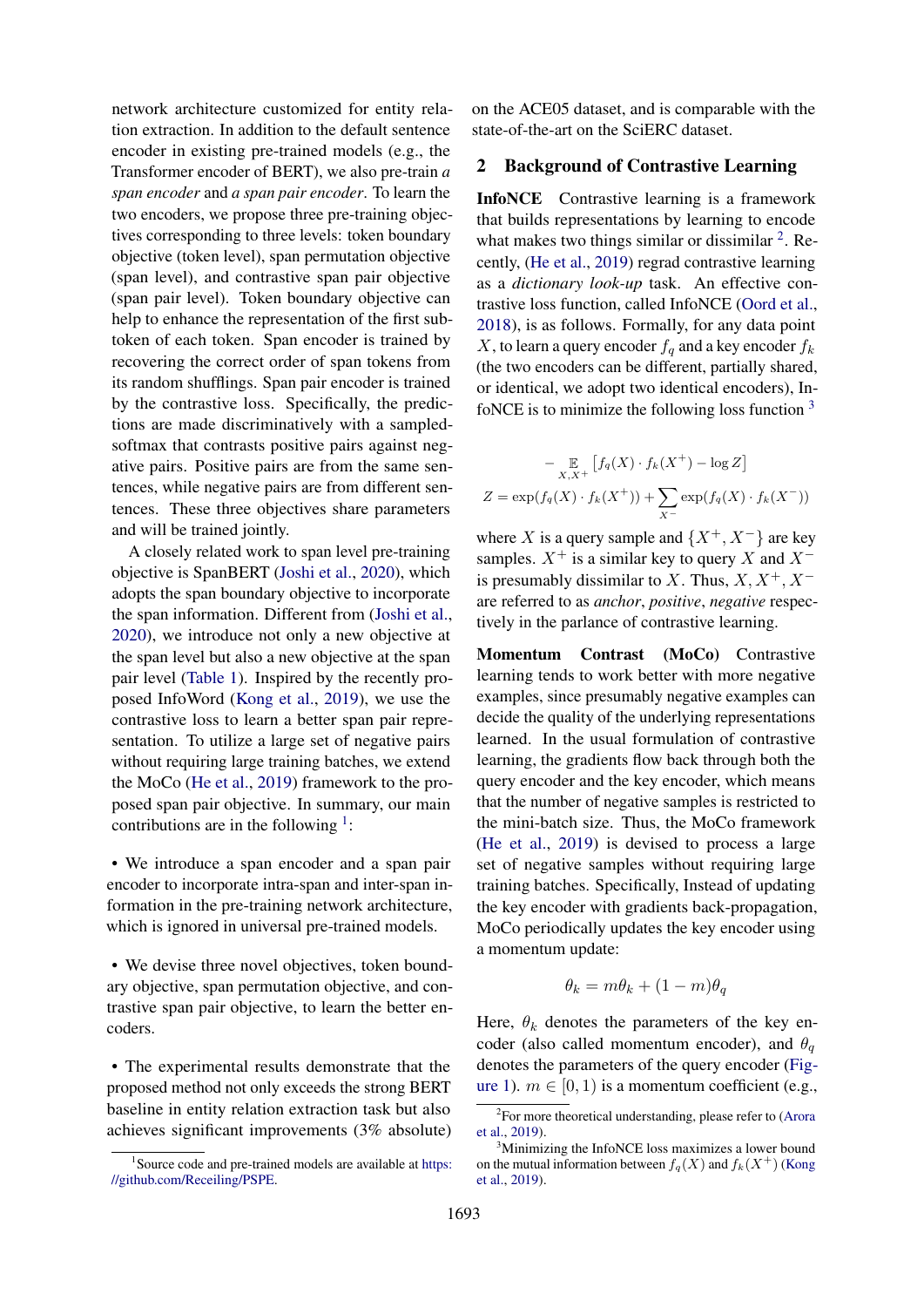<span id="page-2-0"></span>

Figure 1: Framework of MoCo with an MLP projection.

 $m = 0.999$ , our default). MoCo only updates parameters  $\theta_q$  with back-propagation, and decouples the size of key samples from the mini-batch size. Thus, MoCo can maintain a large queue of key samples, which contains one positive key sample and lots of negative key samples to one query. In addition, introducing an MLP (multi-layer perceptron) head projection between the representation and the contrastive loss substantially improves the quality of the learned representations [\(Chen et al.,](#page-8-7) [2020a](#page-8-7)[,b\)](#page-8-8).

#### 3 Approach

Given an input sentence  $x = x_1, \dots, x_{|x|}$  and a set of spans  $S$  (randomly sampling) in x, the target of our pre-training model is to obtain a contextualized vector representation for each span  $s \in \mathcal{S}$ , and a contextualized vector representation for each span pair  $(s_1, s_2)$ . As shown in [Figure 2,](#page-3-0) the pre-training task optimizes a shared Transformer [\(Vaswani et al.,](#page-9-8) [2017\)](#page-9-8) network, a span level CNN and attention parameters with respect to a token boundary objective, a span permutation objective, and a contrastive span pair objective. Different from universal pretrained language models [\(Devlin et al.,](#page-8-0) [2018;](#page-8-0) [Peters](#page-9-9) [et al.,](#page-9-9) [2018\)](#page-9-9), the proposed network incorporates rich intra-span and inter-span information <sup>[4](#page-2-1)</sup>. Once our network is pre-trained, we can fine-tune it for entity relation extraction task.

#### 3.1 Pre-training Network Architecture

This section presents the overall pre-training network architecture for sentence encoder, span encoder, and span pair encoder. The next section

will describe the objectives for training the three components.

Sentence Encoder To obtain the contextual representations  $h_i$  for each token in the sentence x, we use multi-layer Transformer [\(Vaswani et al.,](#page-9-8) [2017\)](#page-9-8) as basic encoder like previous pre-training models, such as UNILM, BERT, and XLM. The output of the multi-layer Transformer is computed via:

$$
\{\mathbf h_1,\ldots,\mathbf h_{|x|}\}=\texttt{Transformer}(\{\mathbf x_1,\ldots,\mathbf x_{|x|}\})
$$

The word representation  $x_i$  of  $x_i$  follows that of BERT [\(Devlin et al.,](#page-8-0) [2018\)](#page-8-0), which sums the corresponding token, segment and position embeddings.

**Span Encoder** Given a span  $s \in S$  in the sentence  $x$ , to compute the corresponding contextual span representation  $h_s$ , we employ a CNN (a single convolution layer with a max-pooling layer) followed by an MLP on vectors  $\{\mathbf h_i | x_i \in s\}$ , as shown in the right part of [Figure 2.](#page-3-0)

Span Pair Encoder Given a span pair  $p =$  $(s_1, s_2)$  in the sentence x, the sentence x is split into five spans, namely, *left context* (*L*),  $s<sub>1</sub>$ , *middle context (M), s<sub>2</sub> and <i>right context (R)*. To obtain the corresponding contextual span pair representation  $h_{s_1,s_2}$ , we first employ the span encoder to extract five feature vectors regarding the five spans. Let  $\mathbf{h}_L, \mathbf{h}_{s_1}, \mathbf{h}_M, \mathbf{h}_{s_2}, \mathbf{h}_R$  be the corresponding representations computed by span encoder. To allow the model to focus on more informative spans, we then represent the span pair  $p$  as a weighted sum of its contextualized span representations with a position-aware attention mechanism as

$$
\mathbf{h}_p = \sum_{j \in \{L, s_1, M, s_2, R\}} a_j \mathbf{h}_j,
$$

where the attention score  $a_j$  is computed as

$$
a_j = \text{Softmax}(e_j),
$$
  
\n
$$
e_j = \mathbf{v}^T \tanh(\mathbf{W}_h \mathbf{h}_j + \mathbf{W}_{\text{cls}} \mathbf{h}_{\text{cls}} + \mathbf{W}_{s_1} \mathbf{p}_j^{s_1} + \mathbf{W}_{s_2} \mathbf{p}_j^{s_2}),
$$

where  $W_*$  and v are parameters and  $h_{cls}$  is the output of the first token ([CLS]). Following [\(Zhang](#page-9-10) [et al.,](#page-9-10) [2017\)](#page-9-10),  $\mathbf{p}_j^{s_1}$  and  $\mathbf{p}_j^{s_2}$  are the relative position embedding with repsect to  $s_1$  and  $s_2$ .

#### 3.2 Pre-training Objectives

Learning powerful representations of span and span pair is crucial for the entity relation extraction task,

<span id="page-2-1"></span><sup>&</sup>lt;sup>4</sup>We extract entities and relations for each sentence, so we omit the next sentence prediction in BERT, which is a sentence level objective.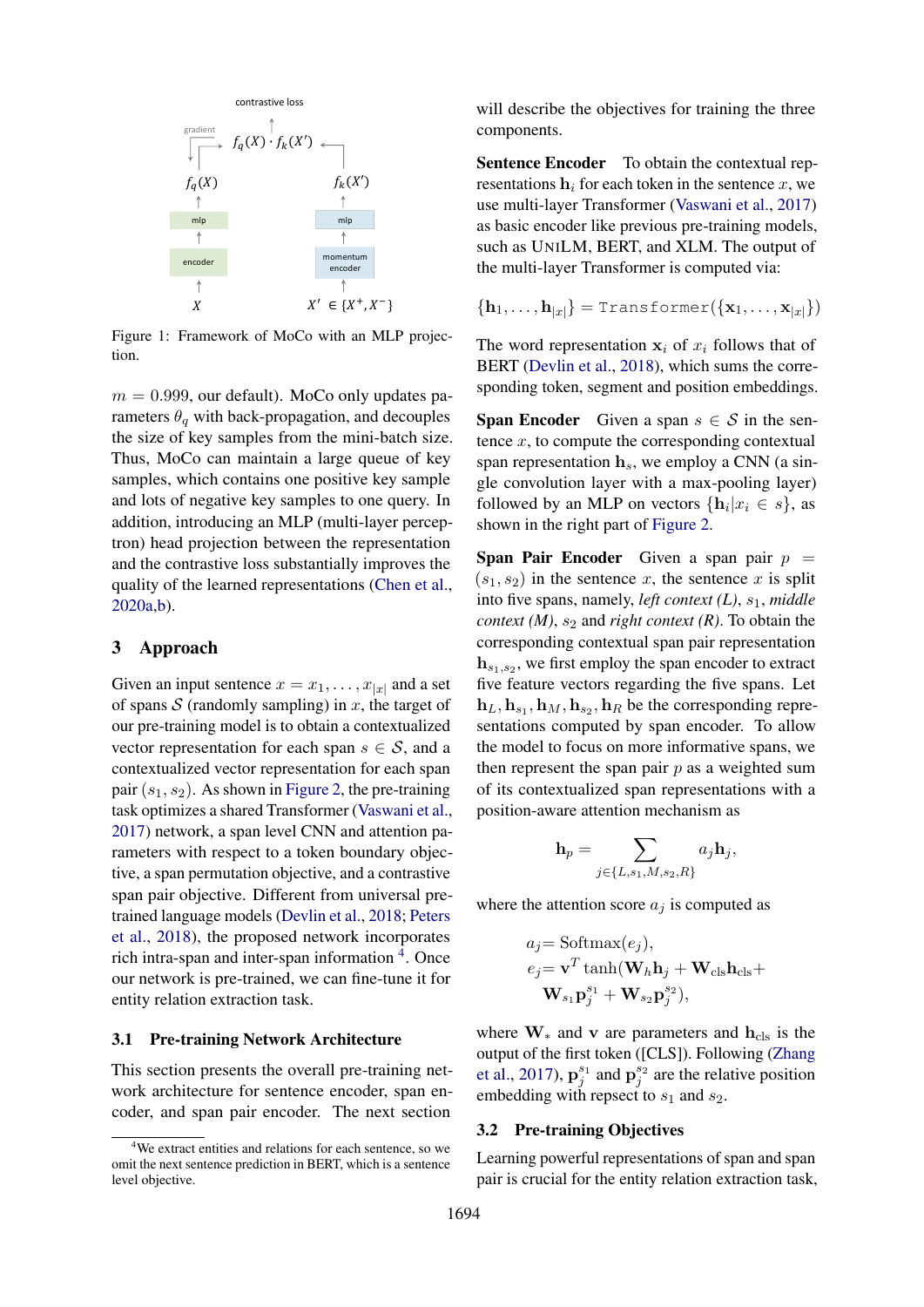<span id="page-3-0"></span>

Figure 2: Overview of our pre-training. The Transformer parameters are shared across three objectives (i.e., token level, span level and span pair level).

which is not explicitly considered in the universal pre-trained models such as BERT. Here, we aim to design several tailored pre-training objectives that can guide the model to learn more powerful representations of spans and span pairs. The three tasks share parameters and are trained jointly (weighted sum of the objective functions).

Token Boundary Objective (TBO) In practice, masked language modeling (MLM) is usually applied at the sub-token level. Given the input subtoken sequence, a certain portion of sub-tokens are replaced by a special symbol [M]. The model is trained to recover the original sub-tokens from the corrupted version. In the downstream tasks, we simply take the first sub-token representation as the token representation. To enhance the first sub-token representation and maintain the token level information, we propose a variant MLM. Specifically, for each token, we mask the sub-tokens except the first sub-token, and then predict the masked subtokens with the first sub-token representation and corresponding position embedding. In experiments, for each sentence, we randomly select 15% of the sub-tokens to perform this objective.

Span Permutation Objective (SPO) Inspired by the recent SpanBERT [\(Joshi et al.,](#page-8-3) [2020\)](#page-8-3), we propose a different strategy to incorporate the intraspan information into our pre-training model. Span-BERT still focuses on enhancing single token representation, while we emphasize the contextual representation of the whole span. Instead of predicting each token of a masked span in SpanBERT, we shuffle the tokens in the span and then expect the model can recognize the disruption. Correctly, let  $s = (x_{start}, x_{middle}, x_{end})$  be a span in the sentence  $x$ , where  $start$ , end indicates its start and end position, and middle indicates its middle positions (may contain multiple tokens). Let  $P$  be the set of all possible permutation of the three parts. Obviously, the number of all possible permutations is 3! ( $|\mathcal{P}| = 6$ ). For each permutation  $p \in \mathcal{P}$ , we first assign it a unique permutation class  $N_p(1 \leq N_p \leq |\mathcal{P}|)$ , and then extract feature vectors regarding span s with the span encoder to predict the permutation class. The objective is to optimize the cross-entropy loss computed using the predicted permutation class and the gold permutation class. In the implementation, we sample  $n_p$  permutations (we always include the correct permutation).

Contrastive Span Pair Objective (CSPO) Previous pre-trained models only consider a single token or single span in the pre-training objective, and ignore the role of span pairs. For entity relation extraction task, it often involves predicting whether a relation exists on an entity pair. Thus, if we have a better-pre-trained span pair encoder, we may get a better entity relation extraction performance in the fine-tuning step. To this end, we propose a novel span pair level objective based on the contrastive learning framework. Inspired by InfoWord [\(Kong et al.,](#page-8-4) [2019\)](#page-8-4), it views spans and their matching contexts (i.e., contexts in the same sentences) as positive pairs, otherwise as negatives pairs. We extend this idea to the span pair level.

Formally, given a span pair  $p = (s_1, s_2)$  in the sentence  $x$ , we consider the sentence with masked p (denoted by  $x_p^{\text{context}}$ ) and the sentence with masked context of p (denoted by  $x_p^{\text{target}}$ ) to be a positive pair [\(Figure 3\)](#page-4-0). If both come from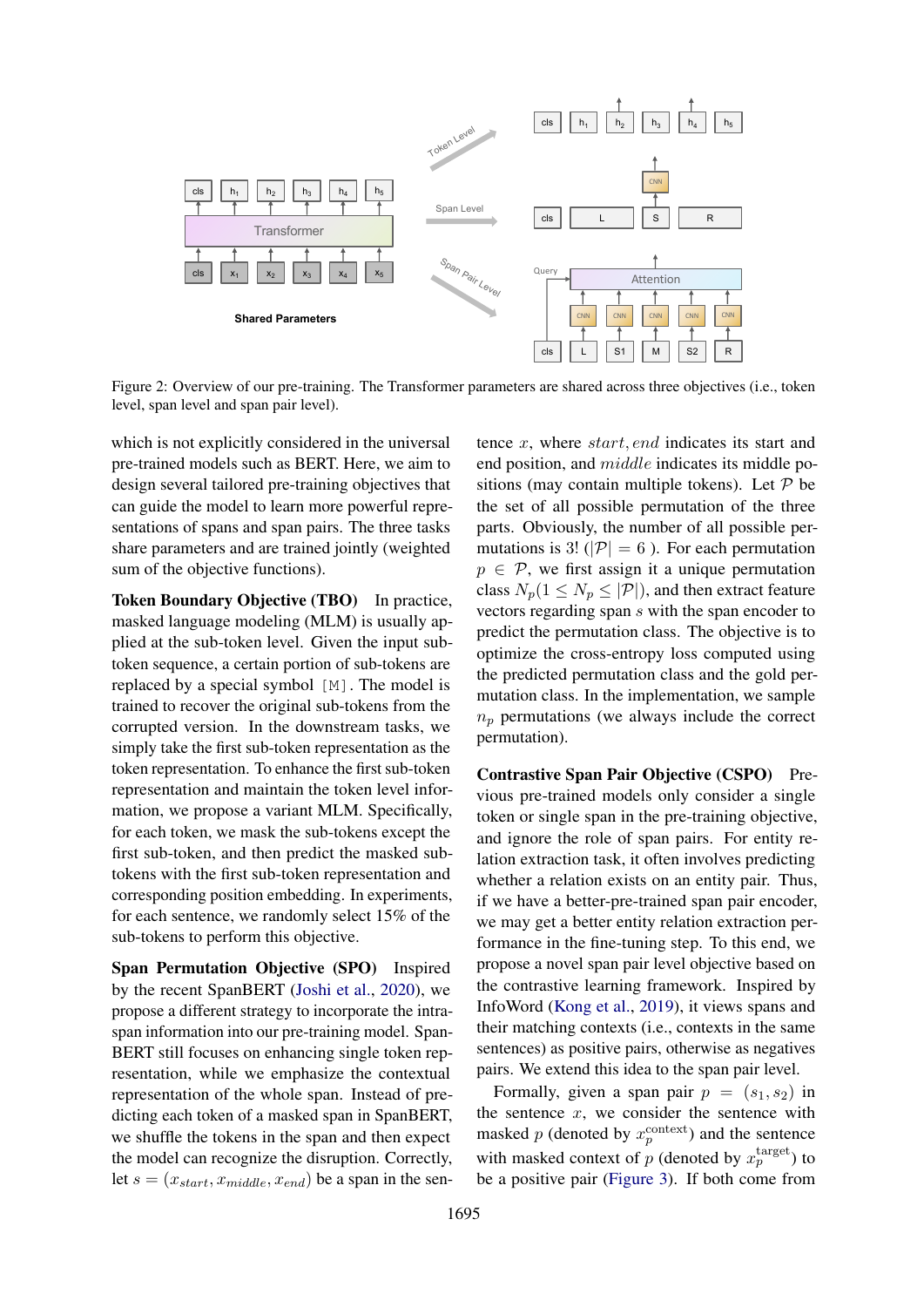<span id="page-4-0"></span>

Figure 3: Examples of  $x_p^{\text{target}}$  and  $x_p^{\text{context}}$ .

two different sentences, it is a negative pair. In other words,  $(x_p^{\text{context}}, x_p^{\text{target}})$  is a positive pair, and  $(x_p^{\text{context}}, \hat{x}_{p'}^{\text{target}})$  $\hat{p}_1^{\text{target}}$ ),  $(\hat{x}_{p'}^{\text{context}}, x_p^{\text{target}})$  are negative pair, where  $p'$  is a span pair in another sentence  $\hat{x}$ . Next, we describe how to adapt the MoCo framework to achieve our span pair level objective.

To obtain the representations of  $x_p^{\text{context}}$  and  $x_p^{\text{target}}$ , we can apply the span pair encoder on the masked sentence. In expectation, the span pair encoder will learn a better representation from contrastive loss. We adopt the span pair encoder followed by an MLP as the two identical encoders  $f_q$ and  $f_k$  of the MoCo.

$$
f_q(X) = f_k(X) = \text{MLP}(\text{SpanPairEncoder}(X))
$$

We think of two situations for  $(X, X^+, X^-)$  as follows:

• We first consider  $x_p^{\text{context}}$  as the *anchor* data point X, i.e.,  $X = x_p^{\text{context}}$ , then  $X^+ = x_p^{\text{target}}$ and  $X^- = \hat{x}_{n'}^{\text{target}}$  $\begin{array}{c} \mathfrak{target},\ p' \end{array}$ 

• We can also consider  $x_p^{\text{target}}$  as the *anchor* data point X, i.e.,  $X = x_p^{\text{target}}$ , then  $X^+ = x_p^{\text{context}}$  and  $X^- = \hat{x}_{p'}^{\text{context}}.$ 

where  $x$  and  $\hat{x}$  are two different sentences. Given the input  $(X, X^+, X^-)$ , the training objective is to minimize

$$
- \sum_{(X,X^+,X^-)\in\mathcal{X}} \left\{ \underset{X,X^+}{\mathbb{E}} \left[ f_q(X) \cdot f_k(X^+) - \log Z \right] \right\}
$$
  

$$
Z = \exp(f_q(X) \cdot f_k(X^+)) + \sum_{X^-} \exp(f_q(X) \cdot f_k(X^-))
$$
  

$$
\mathcal{X} = \left\{ (x_p^{\text{context}}, x_p^{\text{target}}, \hat{x}_{p'}^{\text{target}}), (x_p^{\text{target}}, x_p^{\text{context}}) \right\}
$$

[Appendix D](#page-11-0) provides the PyTorch-like pseudocode of MoCo for our proposed span pair task. For the current mini-batch, we encode the X and  $X^+$ , which form the positive sample pairs. The negative samples are from the queue (we maintain the two queues).

#### 3.3 Pre-training Setup

Within one training batch, we optimize the weighted sum of three objectives. We use GELU as the activation function. The sentence encoder is initialized by  $BERT_{BASE}$ . We generate spans similar to [\(Joshi et al.,](#page-8-3) [2020\)](#page-8-3). For distantly supervised pre-training, we train our model for ten epochs with linear warm up rate over the first 20% steps and linear decay. For our unsupervised pretraining on the distantly supervised corpus (NYT), we train our model for ten epochs with linear warm up rate over the first 10% steps and linear decay. In order to achieve more training data, we sample sen-tences from English Wikipedia<sup>[5](#page-4-1)</sup> and BooksCorpus, which has been processed similarly as [\(Devlin et al.,](#page-8-0) [2018\)](#page-8-0), and construct a dataset (4.8M sentences total) with 70M words. So the total iterations of pre-training are smaller than  $BERT_{BASE}$ . The vocabulary size is 28996. The maximum length of the input sequence is 128. We train our model for 40,000 steps with linear warm up rate over the first 18,000 steps and linear decay. Adam [\(Kingma and](#page-8-9) [Ba,](#page-8-9) [2014\)](#page-8-9) with  $\beta_1 = 0.9, \beta_2 = 0.999$  is used for optimization. The learning rates of NYT and Wiki-Book are 5e-5 and 1e-4, respectively. The dropout rate is 0.1. The weight decay is 0.01. The batch size is 256 with gradient accumulation. It takes about 22 hours for 10, 000 steps using 1 Nvidia Tesla T4 16GB GPU.

## 3.4 Fine-tuning for Entity Relation Extraction

We define the entity relation extraction task as [\(Sun](#page-9-2) [et al.,](#page-9-2) [2019a\)](#page-9-2) [6](#page-4-2) . First, we perform entity span detection, which is tackled using the sequence labeling framework. We use the sentence encoder's output as the representation of words and feed it to a randomly initialized softmax classifier. We adopt cross-entropy loss for training the entity span detector. Then, for each detected entity span, we predict its entity type using a softmax classifier. The classifier takes its input from the pre-trained span encoder. Similarly, we predict its relation type for each detected entity span pair using a softmax classifier, which takes its input from the span pair encoder. We also adopt cross-entropy loss in these two tasks. Overall, three objectives are optimized simultaneously in the fine-tuning step.

<span id="page-4-2"></span><span id="page-4-1"></span><sup>5</sup>Wikipedia version: enwiki-20190301.

<sup>&</sup>lt;sup>6</sup>The neural architecture for fine-tuning is provided in [Ap](#page-10-0)[pendix A.](#page-10-0)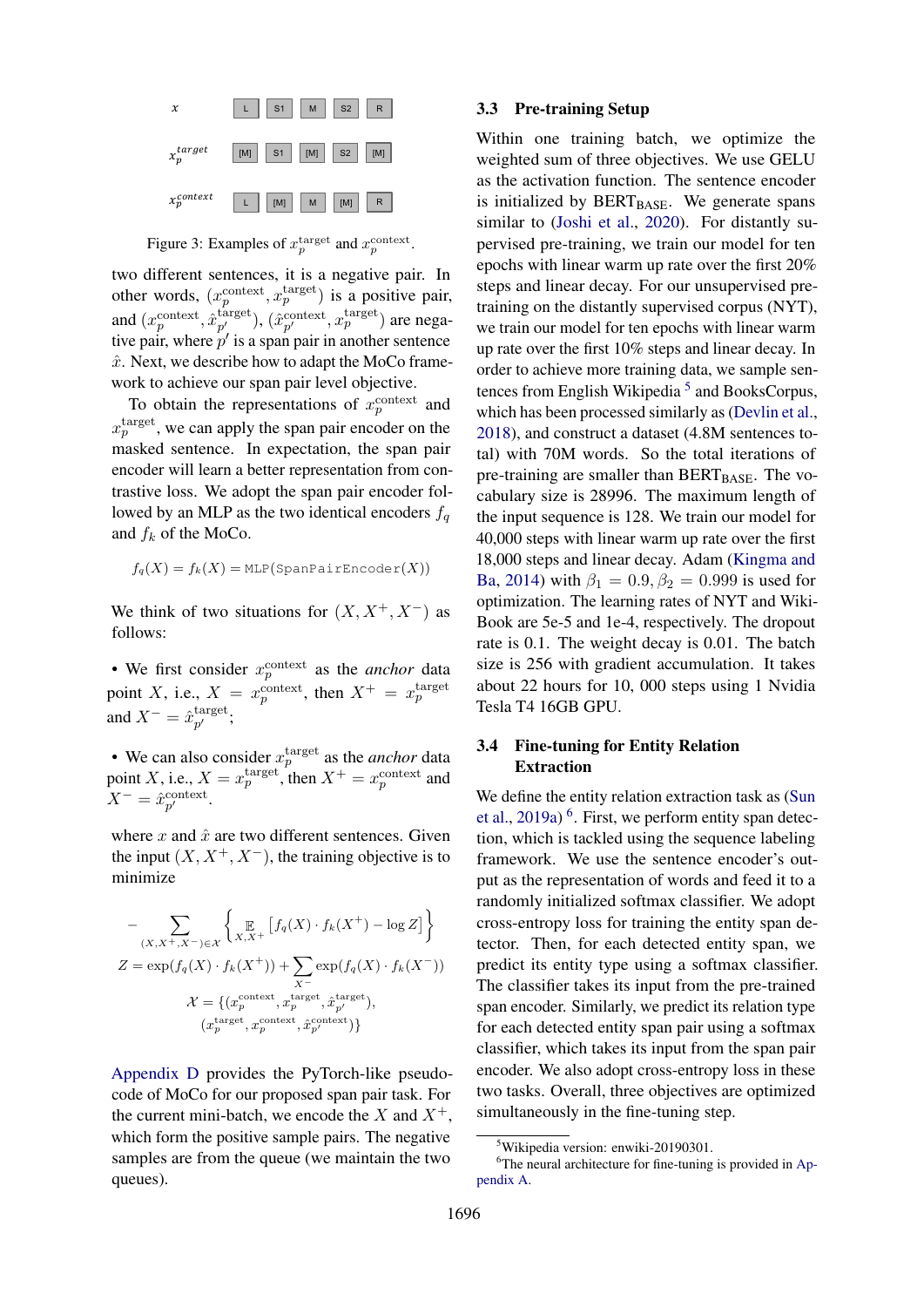Scheduled sampling was used for the entity model similar to [\(Miwa and Bansal,](#page-9-0) [2016\)](#page-9-0). We adopt the discriminative fine-tuning strategy as [\(Howard and Ruder,](#page-8-10) [2018\)](#page-8-10). We employ the early stop strategy and select models based on performances on the development set.

## 4 Experiments

We conduct experiments on two benchmark entity relation extraction datasets: ACE05 and SciERC. For the distantly supervised dataset, we choose the NYT dataset.

ACE05 The ACE05 dataset  $^7$  $^7$  annotates entity and relation types for a collection of documents. It is a standard corpus for entity relation extraction task. There are 7 entity types and 6 relation types in the corpus. We use the same data split of the ACE05 dataset (351 training, 80 validating, and 80 testing) as [\(Miwa and Bansal,](#page-9-0) [2016\)](#page-9-0).

**SciERC** The SciERC dataset  $8$  provides entity, coreference and relation annotations for 500 scientific abstracts, which are taken from AI conference/workshop proceedings. We only use the annotations of entities and relations. The corpus contains 6 scientific entity types and 7 relation types. We use the same data split of SciERC dataset (350 training, 50 validating, and 100 testing) as [\(Luan](#page-9-11) [et al.,](#page-9-11) [2019\)](#page-9-11).

**NYT** The NYT dataset<sup>[9](#page-5-2)</sup> is a large-scale corpus which annotates 3 types of entities and 12 types of relations for New York Times news articles. The training set is automatically generated by distant supervision. [\(Jia et al.,](#page-8-11) [2019\)](#page-8-11) provides validation and testing data that are manually labeled. We do not use the testing data for pre-training. We choose the latest version NYT released by [\(Jia et al.,](#page-8-11) [2019\)](#page-8-11).

Evaluation. We evaluate F1 score as previous works [\(Miwa and Bansal,](#page-9-0) [2016;](#page-9-0) [Sun et al.,](#page-9-2) [2019a\)](#page-9-2). Specifically, an output entity is correct if its type and boundary are correct, and an output relation is correct if its type and its two-argument entities are correct (i.e., exactly match). Some previous works [\(Luan et al.,](#page-9-11) [2019;](#page-9-11) [Wadden et al.,](#page-9-3) [2019;](#page-9-3) [Sanh et al.,](#page-9-12) [2019\)](#page-9-12) do not consider entity type for relation evaluation. We also report this result for comparison.

<span id="page-5-3"></span>

| Model                         | Entity | <b>Relation</b> | Ent + Rel |
|-------------------------------|--------|-----------------|-----------|
| Sun, 2019a                    | 84.2   |                 | 59.1      |
| Li, $2019^\circ$              | 84.8   |                 | 60.2      |
| Sanh, 2019*, °                | 87.5   | 62.7            |           |
| Luan, $2019$ *, $\circ$       | 88.4   | 63.2            |           |
| Wadden, $2019^{\circ, \circ}$ | 88.6   | 63.4            |           |
| $SPE^{\diamond}$              | 872    | 66.7            | 63.2      |

Table 2: Results on the ACE05 test data.  $\diamond$  means that the model use BERT. ⊙ trains the model in multitask learning way.  $\star$  uses ELMo as token embeddings. "SPE" is the proposed model pre-trained on Wikipedia and BooksCorpus.

<span id="page-5-5"></span>

| Model                 | Entity | <b>Relation</b> | $Ent + Rel$ |
|-----------------------|--------|-----------------|-------------|
| $BERT^{\diamond}$     | 87.3   | 65.4            | 61.7        |
| SpanBERT              | 87.9   | 65.3            | 62.2        |
| $SPE^{\diamond}$      | 87.2   | 66.7            | 63.2        |
| $SPE(NYT)^{\diamond}$ | 87.4   | 65.9            | 63.0        |
| SPE-DS <sup>®</sup>   | 87.1   | 64.1            | 60.1        |

Table 3: Results on the ACE05 test data. "BERT" is our method without pre-training, which is initialized by  $BERT_{BASE}$  and fine-tuned on ACE05 dataset. "SpanBERT" is similar to "BERT" and is initialized by  $SpanBERT_{BASE}$ . " $SPE(NYT)$ " is the proposed model pre-trained on NYT dataset. "SPE-DS" is the proposed model pre-trained on NYT dataset with distantly supervised objectives.

#### 4.1 Results on ACE05

First, we compare our methods with previous works in [Table 2.](#page-5-3) In general, our proposed pre-training method "SPE " <sup>[10](#page-5-4)</sup> achieves significant improvements over all the existing models in two ways of relation evaluation. Particularly, it achieves an improvement of 4.1 units (exactly match) over the LSTM-based GCN joint model [\(Sun et al.,](#page-9-2) [2019a\)](#page-9-2) and outperforms 3.0 percent (exactly match) comparing with the BERT-based QA model [\(Li et al.,](#page-8-2) [2019\)](#page-8-2). Comparing with multi-task learning based on ELMo and BERT [\(Sanh et al.,](#page-9-12) [2019;](#page-9-12) [Luan et al.,](#page-9-11) [2019;](#page-9-11) [Wadden et al.,](#page-9-3) [2019\)](#page-9-3), it also achieves a significant improvement. It is worth noting that our entity detection result underperforms [\(Luan et al.,](#page-9-11) [2019;](#page-9-11) [Wadden et al.,](#page-9-3) [2019\)](#page-9-3). The major reason is that we do not introduce additional supervision signals in the fine-tuning step, such as coreference resolution and event extraction. However, even without additional multi-task training data, we still achieve the best relation performance, demonstrating the effectiveness of the proposed pre-training method for the entity relation extraction task.

<span id="page-5-0"></span><sup>7</sup> <https://github.com/tticoin/LSTM-ER>

<span id="page-5-2"></span><span id="page-5-1"></span><sup>8</sup> <http://nlp.cs.washington.edu/sciIE/>

<sup>9</sup> [https://github.com/PaddlePaddle/models/tree/develop/](https://github.com/PaddlePaddle/models/tree/develop/PaddleNLP/Research/ACL2019-ARNOR/) [PaddleNLP/Research/ACL2019-ARNOR/](https://github.com/PaddlePaddle/models/tree/develop/PaddleNLP/Research/ACL2019-ARNOR/)

<span id="page-5-4"></span><sup>10</sup>Span and span Pair Encoder (SPE).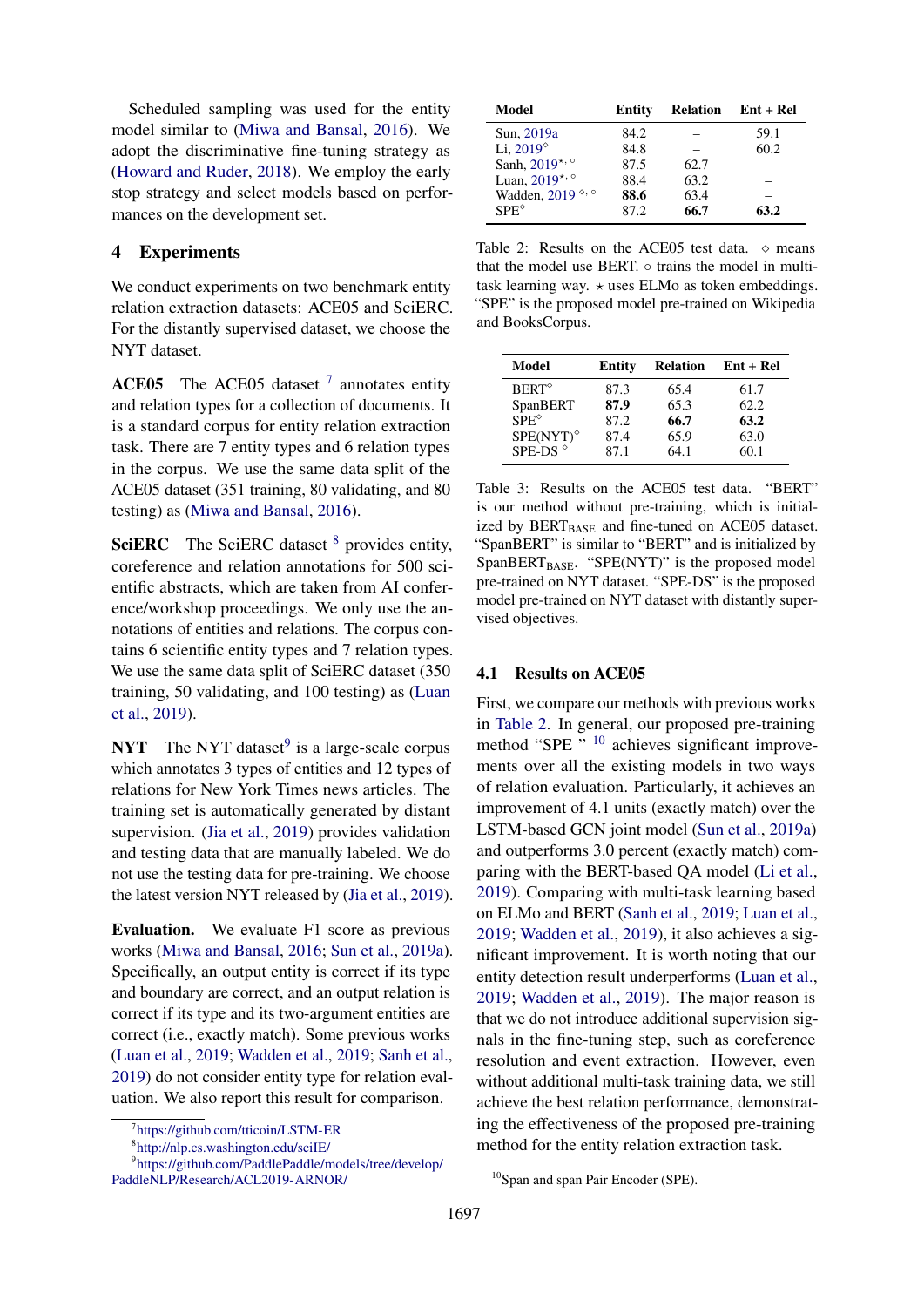<span id="page-6-0"></span>

| Model            | Entity | <b>Relation</b> | $Ent + Rel$ |
|------------------|--------|-----------------|-------------|
| $BERT^{\circ}$   | 87.3   | 65.4            | 61.7        |
| $SPE^{\diamond}$ | 87.2   | 66.7            | 63.2        |
| $-TBO$           | 87.4   | 63.7            | 61.2        |
| $-$ SPO          | 87.3   | 64.4            | 61.1        |
| - CSPO           | 87.3   | 64.5            | 61.4        |
| - CNN            | 87.1   | 64.6            | 61.2        |

Table 4: Results on the ACE05 test data in different settings. "BERT" is our method without pre-training, which is initialized by  $BERT_{BASE}$  and fine-tuned on ACE05 dataset. - \* is the SPE without \* objective, where  $* \in \{TBO, SPO, CSPO\}$ ; - CNN is the SPE with the pre-trained Transformer, and the rest components of the encoder are randomly initialized.

Next, we compare our method with different pretraining in [Table 3.](#page-5-5) "BERT" and "SpanBERT" have similar relation performances, and "SpanBERT" gets a better entity performance. Our "SPE" outperforms both in terms of relation performance, showing the contribution of the span and span pair representations learned by the proposed objectives. Comparing with distantly supervised per-training, for a fair comparison, we also use the NYT dataset as our pre-training corpus (line 4). In fact, we observe that pre-training results on Wiki and NYT are similar although the NYT data size is smaller (line 3 and line 4). Surprisingly, the distantly supervised pre-training (initialized by  $BERT_{BASE}$ ) performs poorly even worse than the "BERT" baseline (line 1 and line 5). Our explanation of this phenomenon is that distant supervision introduces larger noisy samples, which results in a negative transfer. Comparing with distantly supervised pre-training, our method does not access any supervised signals that may be noisy, and achieves larger improvement in relation performance over the "BERT" baseline.

Thirdly, we analyze the contributions and effects on different settings [\(Table 4\)](#page-6-0). We have several observations.

• Comparing with "BERT", "SPE" achieves comparable entity performance and outperforms it with 1.3 points in relation performance. This observation indicates the proposed pre-training objectives can help better learning span-related information, which is crucial for the entity relation extraction task. In addition, entity performance is insensitive to all models (all lines). They fluctuate at 0.4 points.

• When one of the pre-training objectives (line 3-5) is removed, we find the relation performance

<span id="page-6-1"></span>

|     | Model         | <b>Entity</b> | <b>Relation</b> | $Ent + Rel$ |
|-----|---------------|---------------|-----------------|-------------|
|     | <b>BERT</b>   | 73.3          | 35.2            | 29.5        |
|     | <b>SPE</b>    | 74.0          | 40.7            | 34.1        |
| 10% | SPE(NYT)      | 74.0          | 35.5            | 29.7        |
|     | <b>SPE-DS</b> | 70.0          | 27.4            | 22.3        |
| 20% | <b>BERT</b>   | 75.2          | 42.8            | 37.1        |
|     | <b>SPE</b>    | 75.6          | 45.6            | 41.9        |
|     | SPE(NYT)      | 76.2          | 42.8            | 37.2        |
|     | <b>SPE-DS</b> | 71.0          | 33.5            | 28.5        |
| 50% | <b>BERT</b>   | 86.1          | 62.4            | 58.7        |
|     | <b>SPE</b>    | 85.4          | 62.5            | 58.9        |
|     | SPE(NYT)      | 85.6          | 61.9            | 58.1        |
|     | <b>SPE-DS</b> | 85.4          | 60.9            | 56.8        |

Table 5: Results on the ACE05 test data by varying on the size of training data in fine-tuning step.

<span id="page-6-2"></span>

| Model                            | Entity       | <b>Relation</b> | $Ent + Rel$ |
|----------------------------------|--------------|-----------------|-------------|
| $SPE^{\diamond}$                 | 87.2         | 66.7            | 63.2        |
| w/o MLP Head<br>Momentum encoder | 87.0<br>87.2 | 65.1<br>65.4    | 61.9<br>617 |

Table 6: Results on the ACE05 test data in different settings of MoCo framework.

declines with varying degrees. In particular, the relation performance of "- SPO" drops largely (2.3 points and 2.1 points for both relation evaluations respectively). It demonstrates that the span encoder is quite effective for relation extraction.

• Comparing with "SPE", the relation performance of the "- CNN" decreases sharply (line 6). It shows that, with automatically annotated entities in free texts, the pre-training objectives are able to grasp some useful context information for identifying entities and relations.

Fourthly, we study the influences of fine-tuning data size. In [Table 5,](#page-6-1) we can see that increasing the size of training data, in general, improve the performances of the entity relation extraction task. When the training data in the fine-tuning step is very small (10%, 20%), our pre-trained model is obviously better than the "BERT" baseline. We attribute these results to the powerful representations learned by our pre-training objectives. In addition, distantly supervised pre-training also have poor performances.

Finally, we test the influences of the component of the MoCo [\(Table 6\)](#page-6-2)  $^{11}$  $^{11}$  $^{11}$ . If we remove the last MLP head projection, the relation performance drops largely, which shows that MLP head pro-

<span id="page-6-3"></span><sup>&</sup>lt;sup>11</sup>More disscussions and detailed error analyses are in the [Appendix B](#page-10-1) and [Appendix C.](#page-11-1)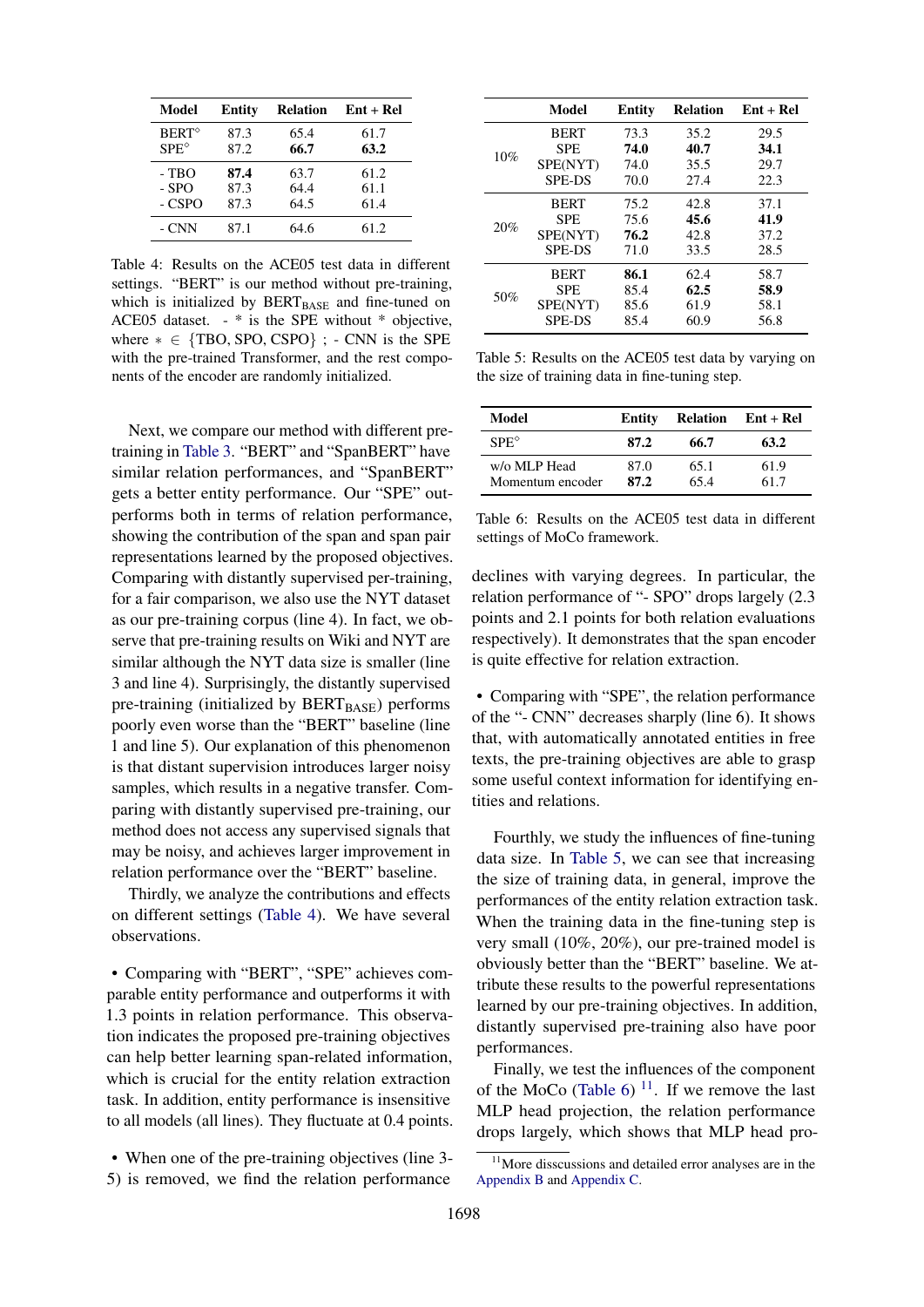<span id="page-7-0"></span>

| Model                                         | Entity | <b>Relation</b> | $Ent + Rel$ |
|-----------------------------------------------|--------|-----------------|-------------|
| Luan, $2019$ <sup>*, <math>\circ</math></sup> | 65.2   | 41.6            |             |
| Wadden, 2019 °, °                             | 67.5   | 48.4            |             |
| $BERT^{\circ}$                                | 67.1   | 43.6            | 33.0        |
| $SPE^{\diamond}$                              | 66.9   | 45.6            | 33.6        |
| $SPE(NYT)^{\diamond}$                         | 67.7   | 44.1            | 33.9        |
| SPE-DS <sup>o</sup>                           | 65.5   | 45.1            | 30.8        |

Table 7: Results on the SciERC test data.

jection substantially improves the quality of the learned span and spar pair representations. There is a similar conclusion on computer vision [\(Chen](#page-8-7) [et al.,](#page-8-7) [2020a,](#page-8-7)[b\)](#page-8-8). For MoCo framework, we can get two encoders, an encoder updated by backpropagation and a momentum encoder updated by momentum update. In our experiments, we find the former performs better than the latter.

#### 4.2 Results on SciERC

The baseline methods are [\(Luan et al.,](#page-9-11) [2019\)](#page-9-11), which learns multiple tasks with ELMo embeddings, and [\(Wadden et al.,](#page-9-3) [2019\)](#page-9-3) which also adopts multi-task learning with BERT. From the upper part of [Table 7,](#page-7-0) both "BERT" and "SPE" significantly outperform [\(Luan et al.,](#page-9-11) [2019\)](#page-9-11) in entity performance and relation performance. We attribute the phenomenon to the strong ability of BERT. "SPE" performs better than "BERT", which shows the proposed objectives are useful for entity relation extraction, and can integrate span information into the pre-trained model. Our pre-trained models can match previous state-of-the-art method [\(Wadden et al.,](#page-9-3) [2019\)](#page-9-3), without additional multi-task learning data. In addition, distantly supervised pre-training also have poor performances.

#### 5 Related Work

Research on entity relation extraction has been extensively investigated. Early pipeline methods suffer the error propagation problem [\(Chan and Roth,](#page-8-12) [2011;](#page-8-12) [Lin et al.,](#page-8-13) [2016\)](#page-8-13). Joint model can make better use of the complementarity between the entity model and the relation model to alleviate error propagation. A simple method is joint learning through sharing parameters, which means the entity model and the relation model can share some input vectors or sentence encoder. The typical works include tree LSTM-based model over dependency tree [\(Miwa](#page-9-0) [and Bansal,](#page-9-0) [2016\)](#page-9-0) and attention-based model without dependency tree [\(Katiyar and Cardie,](#page-8-14) [2017\)](#page-8-14). However, this kind of method does not perform

joint decoding, and it can not fully exploit the interaction between output entities and relations. To mitigate the above question, many joint decoding algorithms [\(Fu et al.,](#page-8-15) [2019;](#page-8-15) [Ren et al.,](#page-9-13) [2017;](#page-9-13) [Li et al.,](#page-8-2) [2019\)](#page-8-2) are applied into this task, such as ILP-based joint decoding algorithms [\(Yang and Cardie,](#page-9-14) [2013\)](#page-9-14), joint sequence labelling tag set [\(Zheng et al.,](#page-9-15) [2017\)](#page-9-15), structured perceptron [\(Li and Ji,](#page-8-16) [2014\)](#page-8-16), joint MRT [\(Sun et al.,](#page-9-1) [2018\)](#page-9-1), joint relational triplets extracting [\(Chen et al.,](#page-8-17) [2019;](#page-8-17) [Zeng et al.,](#page-9-16) [2018\)](#page-9-16), and transition system [\(Wang et al.,](#page-9-17) [2018\)](#page-9-17). Besides, [\(Sun et al.,](#page-9-2) [2019a\)](#page-9-2) perform the joint type inference with GCN on an entity-relation bipartite graph. Especially, our joint model for entity relation extraction is derived from [\(Sun et al.,](#page-9-2) [2019a\)](#page-9-2) without GCN. In this work, we mainly investigate whether pre-training can help entity relation extraction task. For simplicity, our joint model does not perform joint decoding (only sharing parameters). In addition, transfer learning [\(Sun and Wu,](#page-9-4) [2019\)](#page-9-4), multi-task learning [\(Sanh et al.,](#page-9-12) [2019;](#page-9-12) [Wadden et al.,](#page-9-3) [2019;](#page-9-3) [Luan et al.,](#page-9-11) [2019\)](#page-9-11), and reinforcement learning [\(Takanobu et al.,](#page-9-18) [2019\)](#page-9-18) were also studied.

Pre-trained models have achieved impressive performance on a wide range of downstream tasks in NLP. Different training objectives have been used for different pre-trained models. For example, ELMo [\(Peters et al.,](#page-9-9) [2018\)](#page-9-9), BERT [\(Devlin et al.,](#page-8-0) [2018\)](#page-8-0) and UNILM [\(Dong et al.,](#page-8-1) [2019\)](#page-8-1) learn different token level objectives and sentence level objectives. Despite their great success, they ignore the incorporation of span-related information, which is vital for the entity relation extraction task. [\(Zhang](#page-9-5) [et al.,](#page-9-5) [2019\)](#page-9-5) demonstrate that informative entities in KGs can enhance language representation with external knowledge. [\(Sun et al.,](#page-9-6) [2019b\)](#page-9-6) propose entity-level masking and phrase-level masking to enhance language representation. Comparing with [\(Zhang et al.,](#page-9-5) [2019;](#page-9-5) [Sun et al.,](#page-9-6) [2019b;](#page-9-6) [Joshi et al.,](#page-8-3) [2020\)](#page-8-3), the proposed objectives can not only integrate span information, but also span pair information. Recently, unsupervised contrastive pretraining methods, MoCo [\(He et al.,](#page-8-5) [2019\)](#page-8-5), Sim-CLR [\(Chen et al.,](#page-8-7) [2020a\)](#page-8-7), InfoWord [\(Kong et al.,](#page-8-4) [2019\)](#page-8-4) and CURL [\(Srinivas et al.,](#page-9-19) [2020\)](#page-9-19), have led to great empirical success in computer vision, reinforcement learning and NLP. Constrastive learning learns representations by contrasting positive and negative samples. Inspired by [\(Kong et al.,](#page-8-4) [2019\)](#page-8-4), we learn better span pair representations with contrastive methods, utilizing a large set of negatives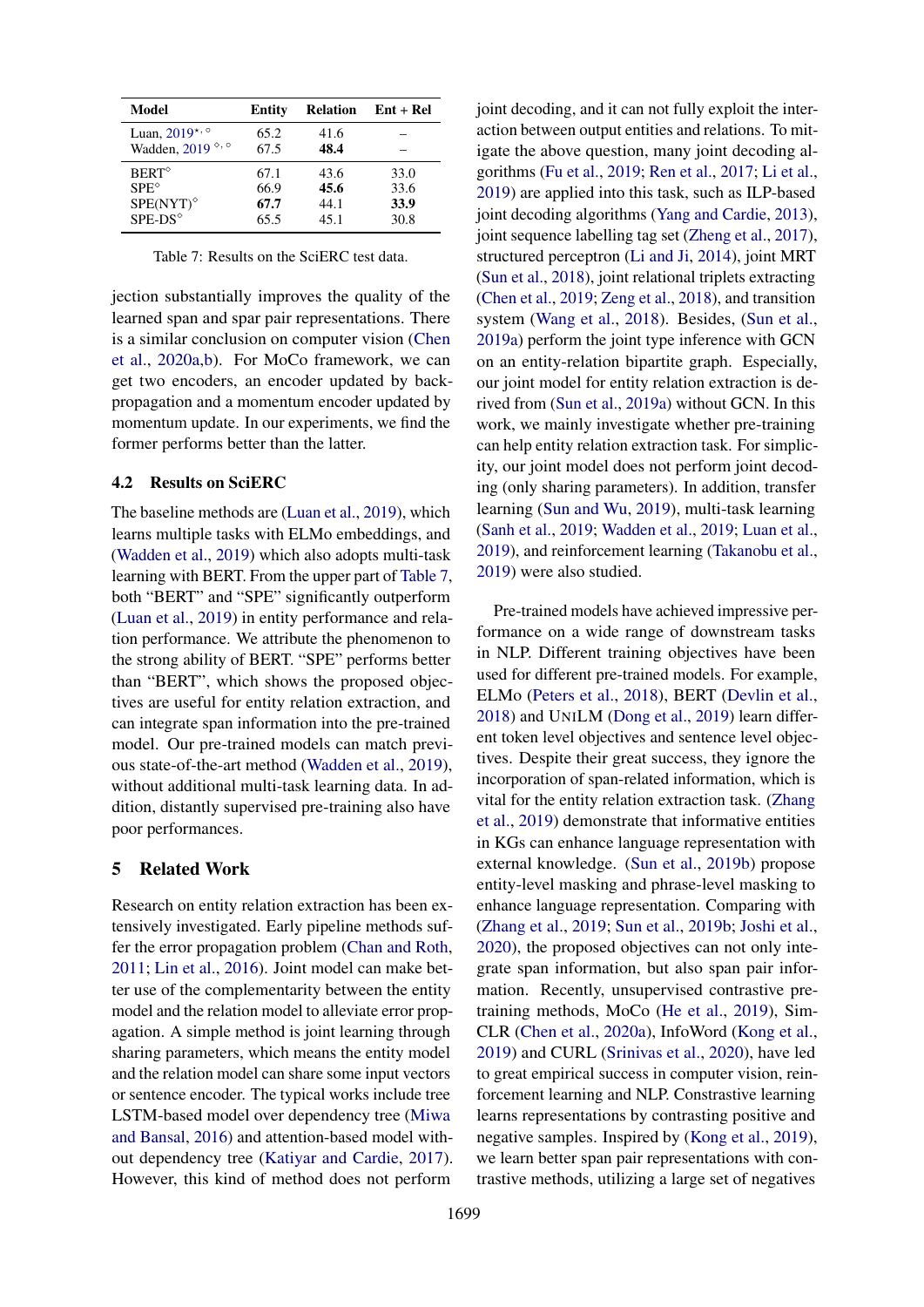without requiring large training batches and extending the MoCo framework with the proposed span pair objective.

## 6 Conclusion

We propose a pre-training network architecture with three objectives, which can incorporate intraspan and inter-span information into pre-trained models. In comparison to universal pre-trained model, we introduce a span encoder and a span pair encoder. By designning three pre-training objectives, we can learn better pre-trained encoders customized for entity relation extraction task. Experiments on two benchmark datasets demonstrate the effectiveness of the proposed pre-training method.

#### Acknowledgement

The authors wish to thank the reviewers for their helpful comments and suggestions. This research is (partially) supported by NSFC (62076097, U1609220, 61672231, 61972250), National Key Research and Development Program of China (2018AAA0100704), STCSM (18ZR1411500), the Foundation of State Key Laboratory of Cognitive Intelligence, iFLYTEK(COGOS-20190003), and an open research fund of KLATASDS-MOE. The corresponding authors are Junchi Yan, Yuanbin Wu and Guotong Xie.

## References

- <span id="page-8-6"></span>Sanjeev Arora, Hrishikesh Khandeparkar, Mikhail Khodak, Orestis Plevrakis, and Nikunj Saunshi. 2019. A theoretical analysis of contrastive unsupervised representation learning. *arXiv preprint arXiv:1902.09229*.
- <span id="page-8-12"></span>Yee Seng Chan and Dan Roth. 2011. Exploiting syntactico-semantic structures for relation extraction. In *Proc. of ACL*, pages 551–560.
- <span id="page-8-17"></span>Jiayu Chen, Caixia Yuan, Xiaojie Wang, and Ziwei Bai. 2019. Mrmep: Joint extraction of multiple relations and multiple entity pairs based on triplet attention. In *Proceedings of the 23rd Conference on Computational Natural Language Learning (CoNLL)*, pages 593–602.
- <span id="page-8-7"></span>Ting Chen, Simon Kornblith, Mohammad Norouzi, and Geoffrey Hinton. 2020a. A simple framework for contrastive learning of visual representations. *arXiv preprint arXiv:2002.05709*.
- <span id="page-8-8"></span>Xinlei Chen, Haoqi Fan, Ross Girshick, and Kaiming He. 2020b. Improved baselines with momentum contrastive learning. *arXiv preprint arXiv:2003.04297*.
- <span id="page-8-0"></span>Jacob Devlin, Ming-Wei Chang, Kenton Lee, and Kristina Toutanova. 2018. Bert: Pre-training of deep bidirectional transformers for language understanding. *arXiv preprint arXiv:1810.04805*.
- <span id="page-8-1"></span>Li Dong, Nan Yang, Wenhui Wang, Furu Wei, Xiaodong Liu, Yu Wang, Jianfeng Gao, Ming Zhou, and Hsiao-Wuen Hon. 2019. language model pre-training for natural language understanding and generation. *arXiv preprint arXiv:1905.03197*.
- <span id="page-8-15"></span>Tsu-Jui Fu, Peng-Hsuan Li, and Wei-Yun Ma. 2019. Graphrel: Modeling text as relational graphs for joint entity and relation extraction. In *Proc. of ACL*, pages 1409–1418.
- <span id="page-8-5"></span>Kaiming He, Haoqi Fan, Yuxin Wu, Saining Xie, and Ross Girshick. 2019. Momentum contrast for unsupervised visual representation learning. *arXiv preprint arXiv:1911.05722*.
- <span id="page-8-10"></span>Jeremy Howard and Sebastian Ruder. 2018. Universal language model fine-tuning for text classification. *arXiv preprint arXiv:1801.06146*.
- <span id="page-8-11"></span>Wei Jia, Dai Dai, Xinyan Xiao, and Hua Wu. 2019. Arnor: Attention regularization based noise reduction for distant supervision relation classification. In *Proc. of ACL*, pages 1399–1408.
- <span id="page-8-3"></span>Mandar Joshi, Danqi Chen, Yinhan Liu, Daniel S Weld, Luke Zettlemoyer, and Omer Levy. 2020. Spanbert: Improving pre-training by representing and predicting spans. *Transactions of the Association for Computational Linguistics*, 8:64–77.
- <span id="page-8-14"></span>Arzoo Katiyar and Claire Cardie. 2017. Going out on a limb: Joint extraction of entity mentions and relations without dependency trees. In *Proc. of ACL*, pages 917–928.
- <span id="page-8-9"></span>Diederik P Kingma and Jimmy Ba. 2014. Adam: A method for stochastic optimization. *arXiv preprint arXiv:1412.6980*.
- <span id="page-8-4"></span>Lingpeng Kong, Cyprien de Masson d'Autume, Wang Ling, Lei Yu, Zihang Dai, and Dani Yogatama. 2019. A mutual information maximization perspective of language representation learning. *arXiv preprint arXiv:1910.08350*.
- <span id="page-8-16"></span>Qi Li and Heng Ji. 2014. Incremental joint extraction of entity mentions and relations. In *Proc. of ACL*, pages 402–412.
- <span id="page-8-2"></span>Xiaoya Li, Fan Yin, Zijun Sun, Xiayu Li, Arianna Yuan, Duo Chai, Mingxin Zhou, and Jiwei Li. 2019. Entity-relation extraction as multi-turn question answering. *arXiv preprint arXiv:1905.05529*.
- <span id="page-8-13"></span>Yankai Lin, Shiqi Shen, Zhiyuan Liu, Huanbo Luan, and Maosong Sun. 2016. Neural relation extraction with selective attention over instances. In *Proc. of ACL*, pages 2124–2133.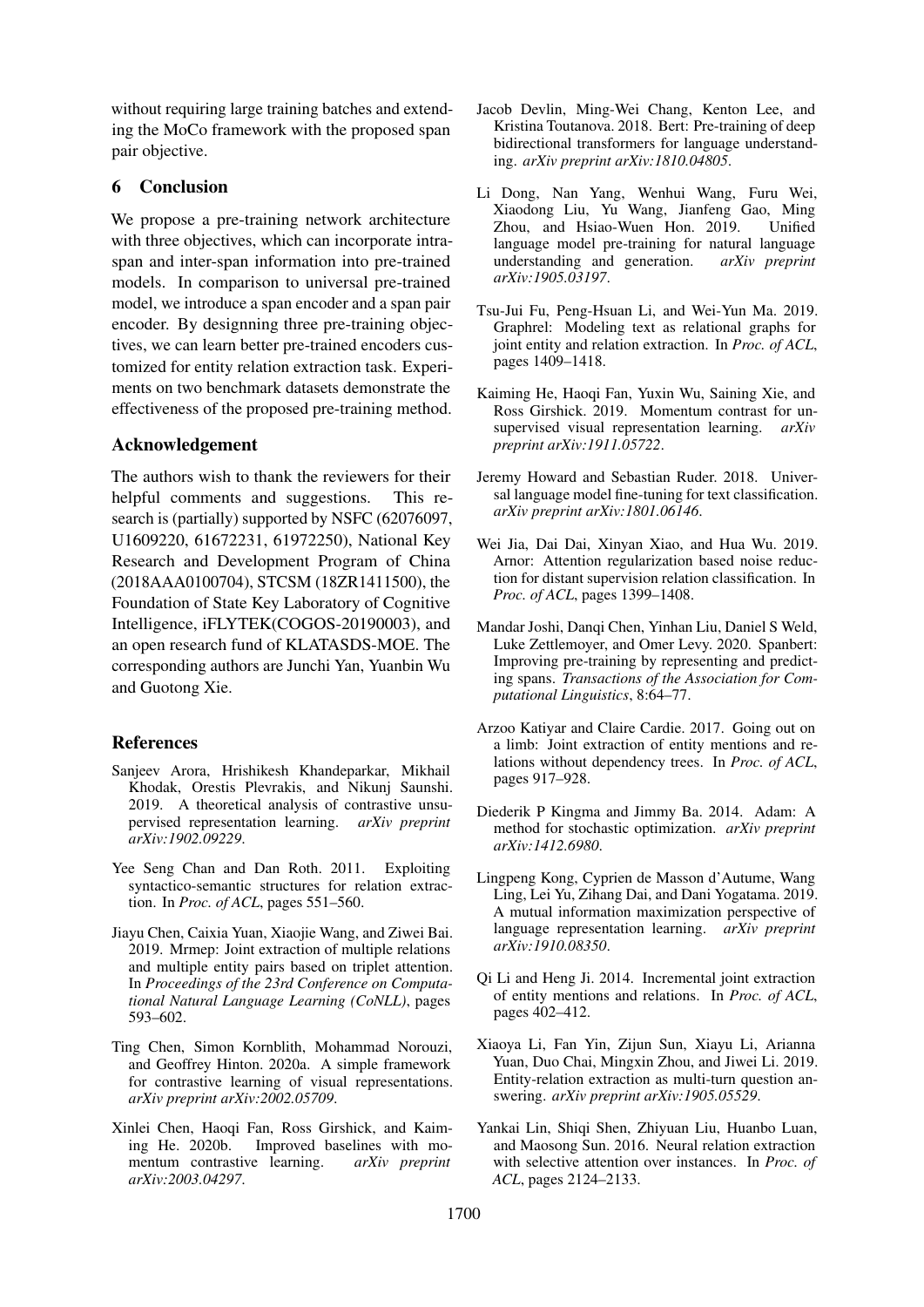- <span id="page-9-11"></span>Yi Luan, Dave Wadden, Luheng He, Amy Shah, Mari Ostendorf, and Hannaneh Hajishirzi. 2019. A general framework for information extraction using dynamic span graphs. *arXiv preprint arXiv:1904.03296*.
- <span id="page-9-0"></span>Makoto Miwa and Mohit Bansal. 2016. End-to-end relation extraction using lstms on sequences and tree structures. *arXiv preprint arXiv:1601.00770*.
- <span id="page-9-7"></span>Aaron van den Oord, Yazhe Li, and Oriol Vinyals. 2018. Representation learning with contrastive predictive coding. *arXiv preprint arXiv:1807.03748*.
- <span id="page-9-9"></span>Matthew E Peters, Mark Neumann, Mohit Iyyer, Matt Gardner, Christopher Clark, Kenton Lee, and Luke Zettlemoyer. 2018. Deep contextualized word representations. *arXiv preprint arXiv:1802.05365*.
- <span id="page-9-13"></span>Xiang Ren, Zeqiu Wu, Wenqi He, Meng Qu, Clare R Voss, Heng Ji, Tarek F Abdelzaher, and Jiawei Han. 2017. Cotype: Joint extraction of typed entities and relations with knowledge bases. In *Proc. of WWW*, pages 1015–1024.
- <span id="page-9-12"></span>Victor Sanh, Thomas Wolf, and Sebastian Ruder. 2019. A hierarchical multi-task approach for learning embeddings from semantic tasks. In *Proc. of AAAI*, pages 6949–6956.
- <span id="page-9-19"></span>Aravind Srinivas, Michael Laskin, and Pieter Abbeel. 2020. Curl: Contrastive unsupervised representations for reinforcement learning. *arXiv preprint arXiv:2004.04136*.
- <span id="page-9-2"></span>Changzhi Sun, Yeyun Gong, Yuanbin Wu, Ming Gong, Daxin Jiang, Man Lan, Shiliang Sun, and Nan Duan. 2019a. Joint type inference on entities and relations via graph convolutional networks. In *Proc. of ACL*, pages 1361–1370.
- <span id="page-9-4"></span>Changzhi Sun and Yuanbin Wu. 2019. Distantly supervised entity relation extraction with adapted manual annotations. In *Proc. of AAAI*, volume 33, pages 7039–7046.
- <span id="page-9-1"></span>Changzhi Sun, Yuanbin Wu, Man Lan, Shiliang Sun, Wenting Wang, Kuang-Chih Lee, and Kewen Wu. 2018. Extracting entities and relations with joint minimum risk training. In *Proc. of EMNLP*, pages 2256–2265.
- <span id="page-9-6"></span>Yu Sun, Shuohuan Wang, Yukun Li, Shikun Feng, Xuyi Chen, Han Zhang, Xin Tian, Danxiang Zhu, Hao Tian, and Hua Wu. 2019b. Ernie: Enhanced representation through knowledge integration. *arXiv preprint arXiv:1904.09223*.
- <span id="page-9-18"></span>Ryuichi Takanobu, Tianyang Zhang, Jiexi Liu, and Minlie Huang. 2019. A hierarchical framework for relation extraction with reinforcement learning. In *Proceedings of the AAAI Conference on Artificial Intelligence*, volume 33, pages 7072–7079.
- <span id="page-9-8"></span>Ashish Vaswani, Noam Shazeer, Niki Parmar, Jakob Uszkoreit, Llion Jones, Aidan N Gomez, Łukasz Kaiser, and Illia Polosukhin. 2017. Attention is all you need. In *Advances in neural information processing systems*, pages 5998–6008.
- <span id="page-9-3"></span>David Wadden, Ulme Wennberg, Yi Luan, and Hannaneh Hajishirzi. 2019. Entity, relation, and event extraction with contextualized span representations. *arXiv preprint arXiv:1909.03546*.
- <span id="page-9-17"></span>Shaolei Wang, Yue Zhang, Wanxiang Che, and Ting Liu. 2018. Joint extraction of entities and relations based on a novel graph scheme. In *IJCAI*, pages 4461–4467.
- <span id="page-9-14"></span>Bishan Yang and Claire Cardie. 2013. Joint inference for fine-grained opinion extraction. In *Proc. of ACL*, pages 1640–1649.
- <span id="page-9-16"></span>Xiangrong Zeng, Daojian Zeng, Shizhu He, Kang Liu, and Jun Zhao. 2018. Extracting relational facts by an end-to-end neural model with copy mechanism. In *Proceedings of the 56th Annual Meeting of the Association for Computational Linguistics (Volume 1: Long Papers)*, pages 506–514.
- <span id="page-9-10"></span>Yuhao Zhang, Victor Zhong, Danqi Chen, Gabor Angeli, and Christopher D Manning. 2017. Positionaware attention and supervised data improve slot filling. In *Proceedings of the 2017 Conference on Empirical Methods in Natural Language Processing*, pages 35–45.
- <span id="page-9-5"></span>Zhengyan Zhang, Xu Han, Zhiyuan Liu, Xin Jiang, Maosong Sun, and Qun Liu. 2019. Ernie: Enhanced language representation with informative entities. *arXiv preprint arXiv:1905.07129*.
- <span id="page-9-15"></span>Suncong Zheng, Feng Wang, Hongyun Bao, Yuexing Hao, Peng Zhou, and Bo Xu. 2017. Joint extraction of entities and relations based on a novel tagging scheme. *arXiv preprint arXiv:1706.05075*.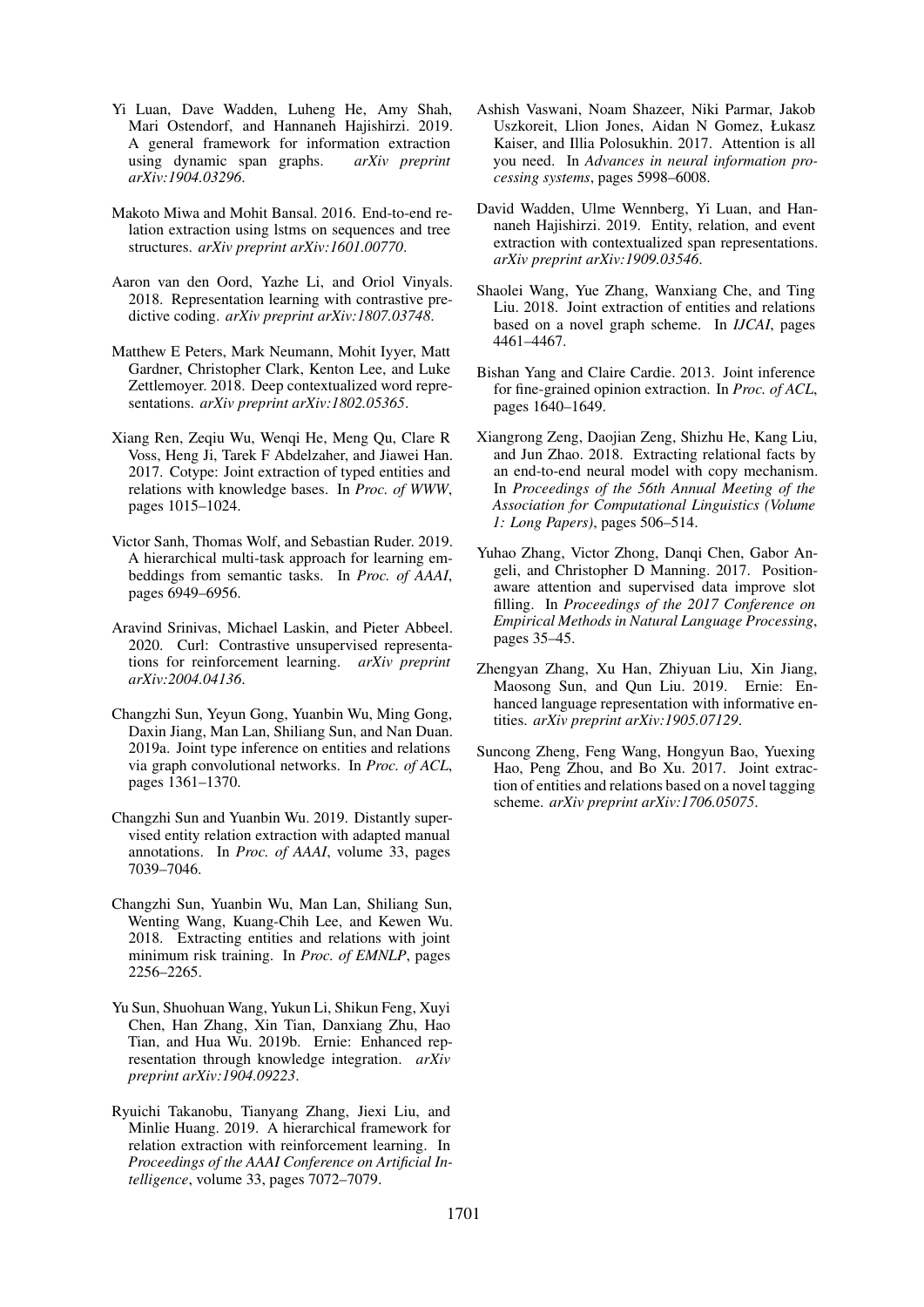#### Appendices

## <span id="page-10-0"></span>A Neural Architecture for Fine-tuning

[Figure 4](#page-11-2) displays our neural architecture adopted in the fine-tuning step. The fine-tuning step can be divided into three subtasks as follow:

- 1. Entity Span Detection Training an entity span detector with the sequence labeling framework.
- 2. Entity Recognition Predicting the entity type for each detected entity span.
- 3. Relation Classification Predicting the relation type for each detected entity span pair.

The three subtasks correspond to three objectives, which are optimized simultaneously in fine-tuning.

#### <span id="page-10-1"></span>B More Evaluations

We list performances on each entity type and realtion type in [Table 8](#page-10-2) and [Table 9](#page-10-3) respectively. [Ta](#page-10-2)[ble 8](#page-10-2) shows that "BERT" and "SPE" have similar entity performance on different entity types. While [Table 9](#page-10-3) demonstrates that "SPE" significantly improves both precision and recall on different relation types except for "GEN-AFF".

Figure [5\(a\)](#page-11-3) illustrates the relation performaces (exactly match) of "BERT" and "SPE" with respect to the number of entities for each sentence. In general, our "SPE" almost outperforms "BERT" when the number of entities is less than 9. Moreover, the performance of "BERT" and "SPE" both rise with as the number of entities increases, which suggests that more entities will help to identify relations. This result proves that the proposed "SPE" model is able to encode more powerful representations of span and span pair when lacking entity information. In other words, our "SPE" is robust to more sparse situations that are common in reality.

Figure [5\(b\)](#page-11-4) illustrates the relation performaces (exactly match) of "BERT" and "SPE" with respect to the sentence length of each sentence. We find that "SPE" achieves superior performances compared to "BERT" on different sentence length except that sentence length is between 31 and 50. This result demonstrates that our "SPE" model can handle too long or too short sentences, while the performance sharply decreases when sentence length is between 31 and 50. We think the superior performances of "SPE" verify the effectiveness of the proposed method. Meanwhile, it is valuable

<span id="page-10-2"></span>

| <b>Entity Type</b> | Model       | P    | R    | F    |
|--------------------|-------------|------|------|------|
| WEA                | <b>BERT</b> | 77.7 | 79.8 | 78.7 |
| (109)              | <b>SPE</b>  | 81.7 | 78.0 | 79.8 |
| <b>FAC</b>         | <b>BERT</b> | 77.2 | 78.3 | 77.8 |
| (286)              | <b>SPE</b>  | 77.7 | 76.6 | 77.1 |
| <b>VEH</b>         | <b>BERT</b> | 85.3 | 80.2 | 82.7 |
| (116)              | <b>SPE</b>  | 81.7 | 81.0 | 81.4 |
| LOC                | <b>BERT</b> | 70.8 | 75.0 | 72.9 |
| (136)              | <b>SPE</b>  | 71.0 | 77.2 | 73.9 |
| <b>PER</b>         | <b>BERT</b> | 90.2 | 93.6 | 91.8 |
| (2928)             | <b>SPE</b>  | 90.4 | 93.0 | 91.7 |
| GPE                | <b>BERT</b> | 88.5 | 88.6 | 88.5 |
| (1013)             | <b>SPE</b>  | 85.3 | 90.2 | 87.7 |
| ORG                | <b>BERT</b> | 78.0 | 74.9 | 76.4 |
| (817)              | <b>SPE</b>  | 79.6 | 75.2 | 77.3 |

Table 8: The entity performance of "BERT" and "SPE" on different entity types. The numbers in the first column are counts of entities in the ACE05 test set.

<span id="page-10-3"></span>

| <b>Relation Type</b> | Model       | P    | R    | F    |
|----------------------|-------------|------|------|------|
| ART                  | <b>BERT</b> | 69.0 | 41.1 | 51.5 |
| (146)                | <b>SPE</b>  | 64.4 | 44.5 | 52.6 |
| PART-WHOLE           | <b>BERT</b> | 56.8 | 57.1 | 57.0 |
| (175)                | <b>SPE</b>  | 60.3 | 60.0 | 60.2 |
| PER-SOC              | <b>BERT</b> | 68.5 | 68.5 | 68.5 |
| (73)                 | <b>SPE</b>  | 72.0 | 74.0 | 73.0 |
| <b>PHYS</b>          | <b>BERT</b> | 53.4 | 47.8 | 50.5 |
| (278)                | <b>SPE</b>  | 60.7 | 53.2 | 56.7 |
| <b>GEN-AFF</b>       | <b>BERT</b> | 62.8 | 49.5 | 55.4 |
| (99)                 | <b>SPE</b>  | 56.8 | 46.5 | 51.1 |
| ORG-AFF              | <b>BERT</b> | 72.0 | 71.2 | 71.6 |
| (354)                | <b>SPE</b>  | 76.7 | 72.3 | 74.4 |

Table 9: The relation performance (exactly match) of "BERT" and "SPE" on different relation types. The numbers in the first column are counts of relations in the ACE05 test set.

to solve the problem of performance decline on medium sentence length in future work.

Finally, we report the performance of "SciBERT" on the SciERC dataset in [Table 10.](#page-11-5) In the experiment, we directly replace BERT with SciBERT and train the model on the SciERC dataset to get the result. We find that the performance of "SciERC" is superior to "BERT" and "SPE", which suggests that the data resources from specific domains are quite important for some tasks. But we believe that we can achieve a higher score on the SciERC dataset when we use the same pre-training dataset as "SciBERT".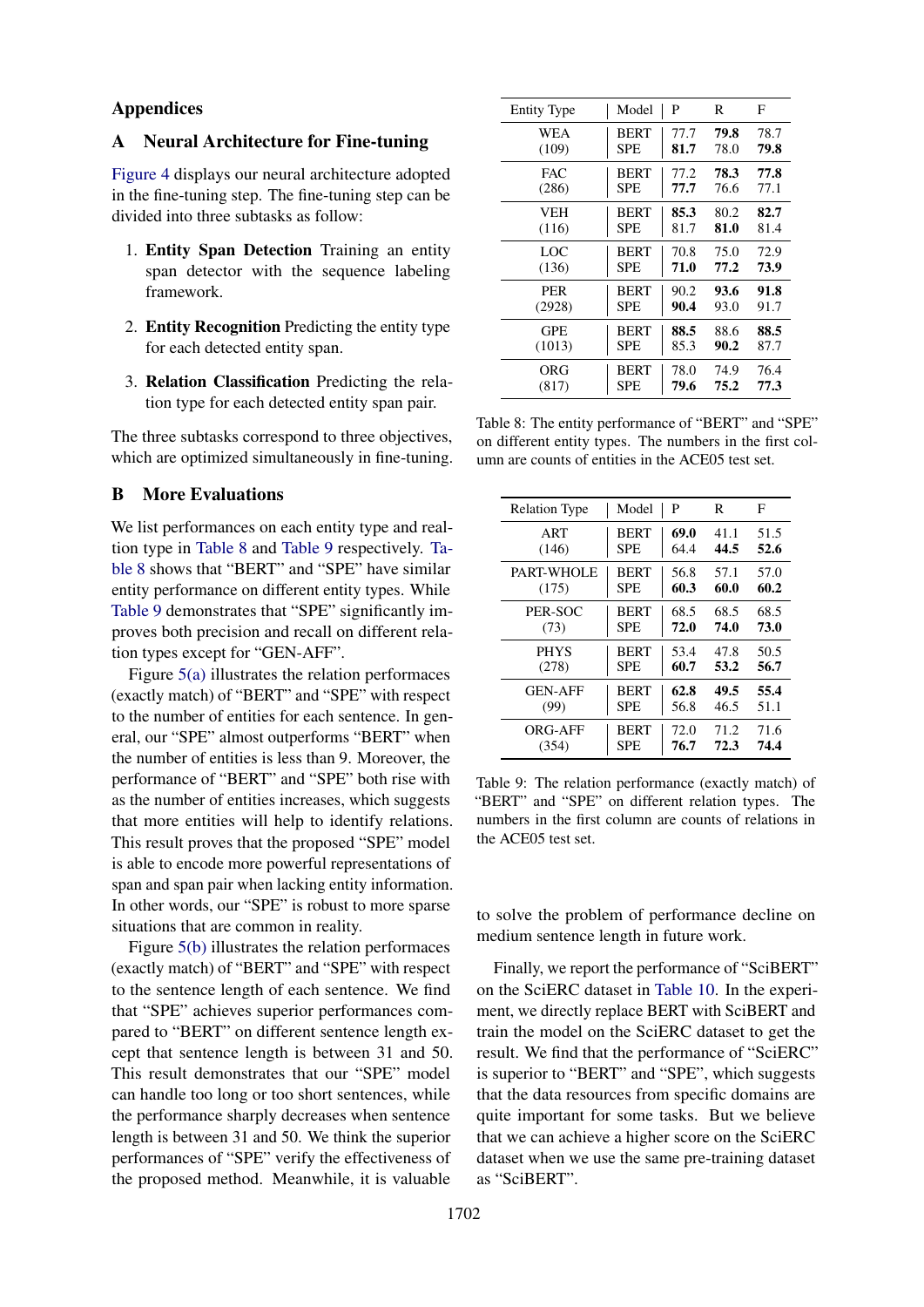<span id="page-11-2"></span>

Figure 4: Overview of our neural architecture for fine-tuning. Fine-tuning loss consists of three parts: entity span detection loss, entity recognition loss, and relation classification loss.

<span id="page-11-3"></span>

Figure 5: The relaiton F1 score (exactly match) with respect to the number of entities and the sentence length for each sentence on ACE05 test data.

<span id="page-11-5"></span>

| Model                    | Entity | <b>Relation</b> | $Ent + Rel$ |
|--------------------------|--------|-----------------|-------------|
| <b>BERT</b> <sup>®</sup> | 67.1   | 43.6            | 33.0        |
| $SciBERT^{\diamond}$     | 68.0   | 47.6            | 34.6        |
| $SPE^{\diamond}$         | 66.9   | 45.6            | 33.6        |

Table 10: Results on the SciERC test data.

## <span id="page-11-1"></span>C Error Analyses

In this section, we compare the performances of "BERT" and "SPE" on concrete examples. These examples are excerpted from the results of "BERT" and "SPE" on ACE05 test data. In the following examples, we will use notations like "[entity span] $_{[REL-TYPE_{.REL-TD}]}^{\text{ENT-TYPE}}$ ". It means that an entity mention ("entity span") has an entity type ENT-TYPE, and (optionally) participates in one or more relations, which can be identified with REL-TYPE and REL-ID.

First, "SPE" can detect more entities participating in relations. For S1, "SPE" identifies [aol time warner] as the entity ORG, while "BERT"

<span id="page-11-4"></span>identifies [time warner] as the entity ORG. Then "SPE" further identifies a ORG-AFF relation between [his] and [aol time warner] but "BERT" does not. This may be one of the reasons why "BERT" and "SPE" have similar entity performance while the relation performance of "SPE" is significantly superior to "BERT".

Next, we give two examples in more complex sentences. For S2, [army] participates two relations (PART-WHOLE-1 and PART-WHOLE-2), "BERT" identifies an wrong relation ORG-AFF-1 while the results of "SPE" are correct. For S3, the distance between [ship] and [terrorists] is quite long, "SPE" correctly find the relation ART-2 while "BERT" does not. Hence, we think that our "SPE" can handle more complex situations such as relation overlapping and distant entities.

## <span id="page-11-0"></span>D Pseudocode (PyTorch-like)

[Figure 6](#page-13-0) shows the PyTorch-like pseudocode of our span pair contrastive learning.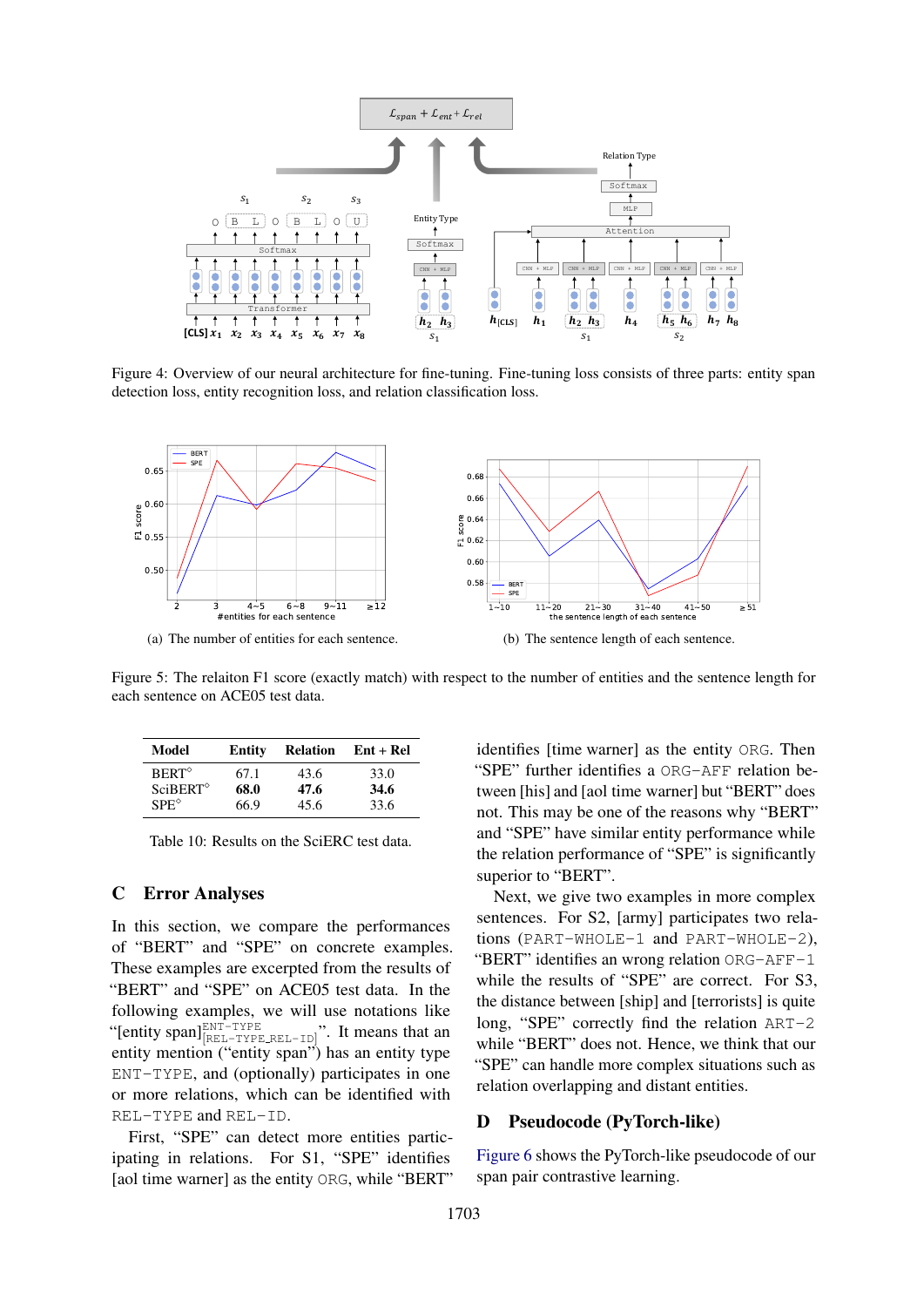| <b>S1</b>  | our founder here at cnn, ted tuener, has sold more than half 0 [his] $_{ORC-AFF-1}^{PEK}$ stake in<br>[aol time warner] $_{ORG-AFF-1}^{ORG}$ . |
|------------|------------------------------------------------------------------------------------------------------------------------------------------------|
| BERT       | our founder here at cnn, ted tuener, has sold more than half 0 [his] <sup>PER</sup> stake in aol<br>[time warner] $OORG$ .                     |
| <b>SPE</b> | our founder here at cnn, ted tuener, has sold more than half 0 [his] $_{ORC-ART-1}^{PER}$ stake in<br>[aol time warner] $_{ORG-AFF-1}^{ORG}$ . |

| S <sub>2</sub> |                                                                                             |  |  |                                                                                          |  | troops from the $[\text{u.s}]_{\text{PART-WHOLE-1}}^{\text{OPE}}$ . $[\text{army}]_{\text{PART-WHOLE-1}}^{\text{ORG}}$ 's<br>[101st airborne division] $_{\text{PART-WHOLE-2}}^{\text{ORG}}$ went to the site on friday |  |  |
|----------------|---------------------------------------------------------------------------------------------|--|--|------------------------------------------------------------------------------------------|--|-------------------------------------------------------------------------------------------------------------------------------------------------------------------------------------------------------------------------|--|--|
|                |                                                                                             |  |  |                                                                                          |  |                                                                                                                                                                                                                         |  |  |
|                |                                                                                             |  |  |                                                                                          |  | <b>BERT</b> troops from the $[u.s]_{\text{PART-WHOLE-1}}^{\text{GPE}}$ . [army] <sup>ORG</sup> $[\text{army}]_{\text{PART-WHOLE-1} \text{ORG-AFFT-1}}^{\text{OKG}}$ 's                                                  |  |  |
|                |                                                                                             |  |  | [101st airborne division] <sup>ORG</sup> <sub>ORG-AFF-1</sub> went to the site on friday |  |                                                                                                                                                                                                                         |  |  |
|                |                                                                                             |  |  |                                                                                          |  | $SPE$ troops from the $[u.s]_{\text{PART-WHOLE-1}}^{\text{GPE}}$ . $[army]_{\text{PART-WHOLE-1} \text{PART-WHOLE-2}}^{\text{ORG}}$ 's                                                                                   |  |  |
|                | [101st airborne division] <sup>ORG</sup> <sub>PART-WHOLE-2</sub> went to the site on friday |  |  |                                                                                          |  |                                                                                                                                                                                                                         |  |  |

| S <sub>3</sub> | this was the [italian] <sup>GPE</sup> <sub>ART-1</sub> [ship] <sup>VEH</sup> <sub>ART-1</sub> <sub>ART-2</sub> that was taken – that was captured by<br>[palestinian] <sup>PER</sup> <sub>GEN-AFF-1</sub> [terrorists] <sup>GPE</sup> <sub>GEN-AFF-1</sub>  ART-2 back in 1985. |
|----------------|---------------------------------------------------------------------------------------------------------------------------------------------------------------------------------------------------------------------------------------------------------------------------------|
|                | BERT   this was the [italian] <sup>GPE</sup> <sub>ART-1</sub> [ship] <sup>VEH</sup> <sub>ART-1</sub> that was taken – that was captured by<br>[palestinian] $_{\text{GEN-AFF-1}}^{\text{PER}}$ [terrorists] $_{\text{GEN-AFF-1}}^{\text{GPE}}$ back in 1985.                    |
| <b>SPE</b>     | this was the [italian] $_{ART-1}^{GPE}$ [ship] $_{ART-1}^{VEH}$ that was taken – that was captured by<br>$[ {palestinian}]^{\text{PER}}_{\text{GEN-AFF}-1} \ [\text{terrorists}]^{\text{GPE}}_{\text{GEN-AFF}-1   \text{ART}-2} \text{ back in 1985 }.$                         |

Table 11: Examples from the ACE05 dataset with label annotations from "BERT" and "SPE" for comparison.